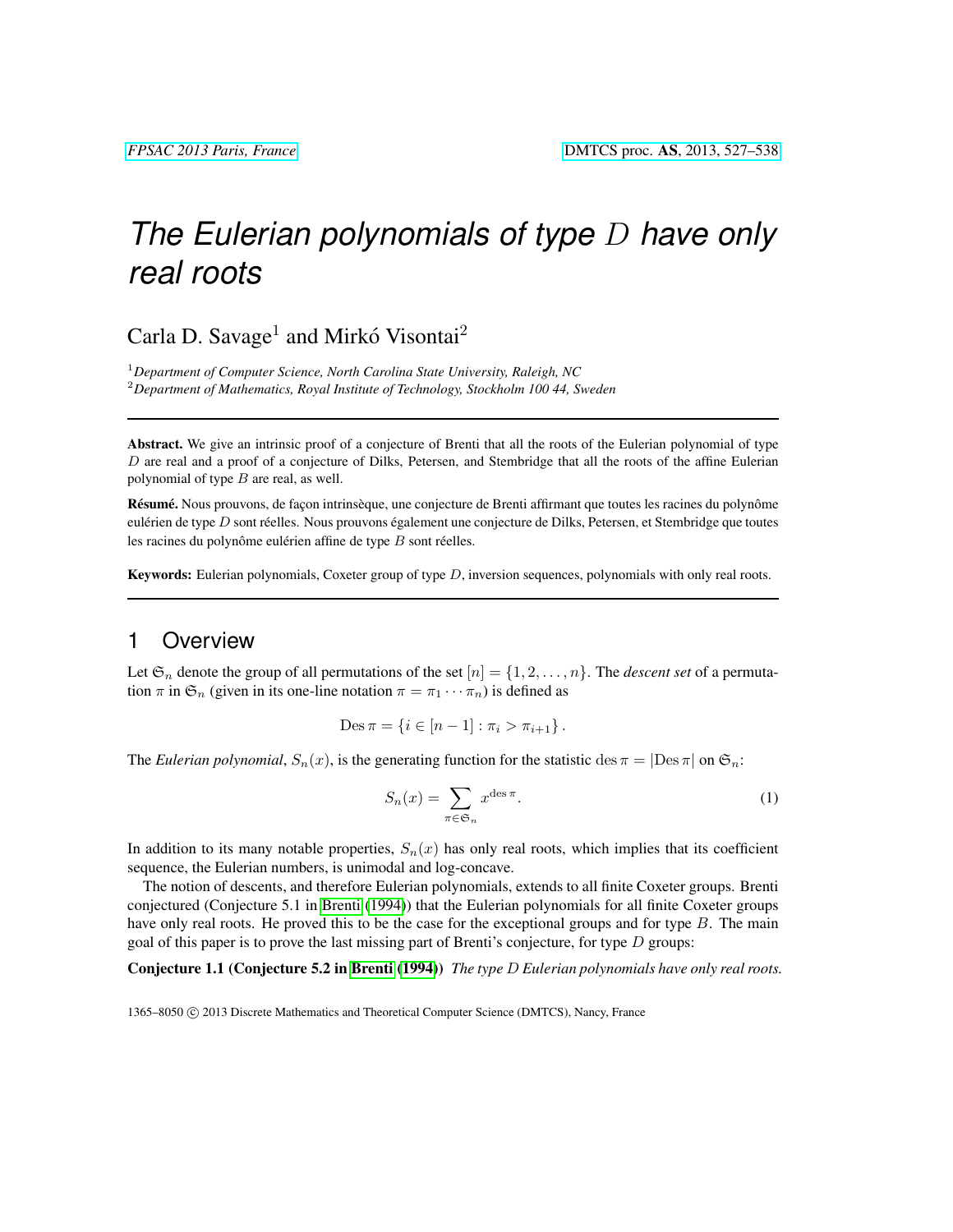To be precise, we view the Coxeter group of type B (resp. D) of rank n, denoted by  $\mathfrak{B}_n$  (resp.  $\mathfrak{D}_n$ ), as the set of signed (resp. even-signed) permutations of the set  $[n]$ . The type B and D descents have the following simple combinatorial interpretation (see [Brenti](#page-11-0) [\(1994\)](#page-11-0); Björner and Brenti [\(2005\)](#page-11-1)). For a signed (resp. even-signed) permutation  $\sigma$  given in its "window notation"  $(\sigma_1, \ldots, \sigma_n)$ , let

$$
Des_B \sigma = \{ i \in [n-1] : \sigma_i > \sigma_{i+1} \} \cup \{ 0 : \text{if } \sigma_1 < 0 \},
$$
\n(2)

$$
Des_D \sigma = \{ i \in [n-1] : \sigma_i > \sigma_{i+1} \} \cup \{ 0 : \text{if } \sigma_1 + \sigma_2 < 0 \}. \tag{3}
$$

The type  $B$  and type  $D$  Eulerian polynomials are, respectively,

<span id="page-1-2"></span><span id="page-1-1"></span>
$$
B_n(x) = \sum_{\sigma \in \mathfrak{B}_n} x^{\deg_B \sigma} \quad \text{and} \quad D_n(x) = \sum_{\sigma \in \mathfrak{D}_n} x^{\deg_D \sigma} \,,
$$

where  $\text{des}_B \sigma = |\text{Des}_B \sigma|$  and  $\text{des}_D \sigma = |\text{Des}_D \sigma|$ .

Our approach is novel and general. It applies not only to type  $D$ , but also—as we will see—to the type A and type B Eulerian polynomials. Moreover, we will apply our method to the *affine* Eulerian polynomials proposed by [Dilks, Petersen, and Stembridge](#page-11-2) [\(2009\)](#page-11-2). In doing so, in Section [8,](#page-10-0) we will resolve another conjecture:

#### Conjecture 1.2 [\(Dilks et al.](#page-11-2) [\(2009\)](#page-11-2)) *The affine Eulerian polynomials of type* B *have only real roots.*

The type  $A$  and  $C$  affine Eulerian polynomials are multiples of the classical Eulerian polynomial and hence, have only real roots. However, the affine type  $D$  case remains open. See discussion in Section [8.](#page-10-0)

Our method makes use of the s-inversion sequences and their *ascent* statistic, defined in the Section [3.](#page-2-0) These were inspired by lecture hall partitions [Bousquet-Melou and Eriksson](#page-11-3) [\(1997\)](#page-11-3) and introduced in ´ [Savage and Schuster](#page-11-4) [\(2012\)](#page-11-4). The method works as follows.

- First, encode each element,  $w$ , of the Coxeter group as an  $s$ -inversion sequence,  $e$ , in such a way that the descent set of  $w$  is the same as the ascent set of  $e$  (Sections [2,](#page-1-0)[3](#page-2-0) and [4\)](#page-3-0).
- Secondly, observe that (a refinement of) the generating polynomial for the number of ascents over inversion sequences satisfies a recurrence of a certain form (Section [5\)](#page-6-0).
- Finally, show that the polynomials defined by such recurrences are "compatible" (a notion closely related to interlacing) to deduce that the Eulerian polynomials have all roots real (Sections [6,](#page-6-1) [7\)](#page-9-0).

### <span id="page-1-0"></span>2 Type  $D$  Eulerian polynomials

Let us start with a simple observation. Note that the type D descent statistic,  $Des<sub>D</sub>$ , defined in [\(3\)](#page-1-1) can be extended to all signed permutations. Furthermore,  $Des_D$  is equidistributed over even-signed and oddsigned permutations. In other words, we have the following equality.

**Proposition 2.1** *For*  $n \geq 2$ ,

$$
\sum_{\sigma \in \mathfrak{B}_n} x^{\text{des}_D \sigma} = 2 \sum_{\sigma \in \mathfrak{D}_n} x^{\text{des}_D \sigma}.
$$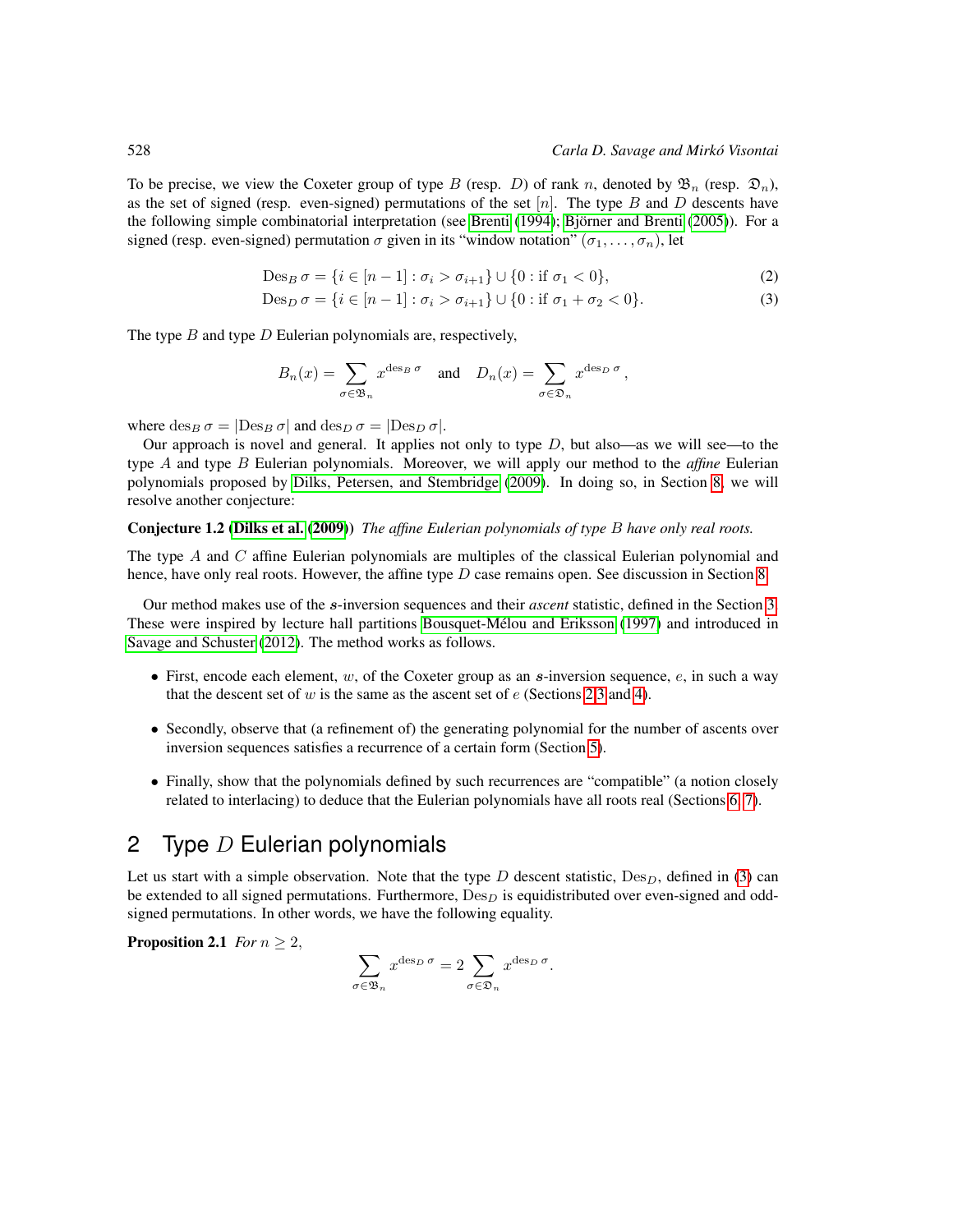**Proof:** The involution on  $\mathfrak{B}_n$  that swaps the values 1 and  $-1$  in (the window notation of)  $\sigma \in \mathfrak{B}_n$  is a bijection between  $\mathfrak{D}_n$  and  $\mathfrak{B}_n \setminus \mathfrak{D}_n$  that preserves the type D descent statistic.

Therefore, in order to avoid dealing with the parity of the signs and to allow for simpler recurrences, we will be working instead with the polynomial

$$
T_n(x) = \sum_{\sigma \in \mathfrak{B}_n} x^{\text{des}_D \sigma}.
$$
 (4)

Clearly,  $T_n(x)$  has only real roots if and only if  $D_n(x)$  does. In what follows, we will restrict our attention to permutations and signed permutations, with the goal of showing  $T_n(x)$  has all real roots.

# <span id="page-2-0"></span> $3$  s-Inversion sequences and  $s$ -Eulerian polynomials

For a sequence  $s = s_1, s_2, \ldots$  of positive integers, the set  $I_n^{(s)}$  of s-inversion sequences of length n is defined by

$$
I_n^{(\mathbf{s})}=\{e\in\mathbb{Z}^n:0\leq e_i
$$

The *ascents* of an inversion sequence  $e \in I_n^{(s)}$  are the elements of the set

$$
Asc e = \left\{ i \in [n-1] : \frac{e_i}{s_i} < \frac{e_{i+1}}{s_{i+1}} \right\} \cup \{0 : \text{if } e_1 > 0\}.
$$

The s-Eulerian polynomial,  $E_n^{(s)}(x)$ , is the generating polynomial for the ascent statistic asc  $e =$  $|\text{Asc } e|$  on  $I_n^{(s)}$ :

<span id="page-2-1"></span>
$$
E_n^{(\mathbf{s})}(x) = \sum_{e \in I_n^{(\mathbf{s})}} x^{\textrm{asc }e}.
$$

Our main result is the following theorem which we will prove in Section [6.](#page-6-1)

**Theorem 3.1** *For any*  $n \geq 1$  *and any sequence* **s** of positive integers,  $E_n^{(s)}(x)$  has only real roots.

Consequently, to show the real-rootedness of a family of polynomials, it suffices to show that it is equal to  $E_n^{(s)}(x)$  for some sequence s of positive integers. For example, the type A and type B Eulerian polynomials have the following form (we defer the proof to Section [4\)](#page-3-0).

#### **Proposition 3.2 [\(Savage and Schuster](#page-11-4) [\(2012\)](#page-11-4))** *For*  $n \geq 1$ ,

<span id="page-2-4"></span><span id="page-2-3"></span><span id="page-2-2"></span>
$$
S_n(x) = E_n^{(1,2,...,n)}(x),\tag{5}
$$

$$
B_n(x) = E_n^{(2,4,\ldots,2n)}(x),\tag{6}
$$

*from which it follows by Theorem* [3.1](#page-2-1) *that*  $S_n(x)$  *and*  $B_n(x)$  *have only real roots.* 

In this paper, we will show how to adapt this idea to type  $D$  and affine type  $B$  Eulerian polynomials.

 $\Box$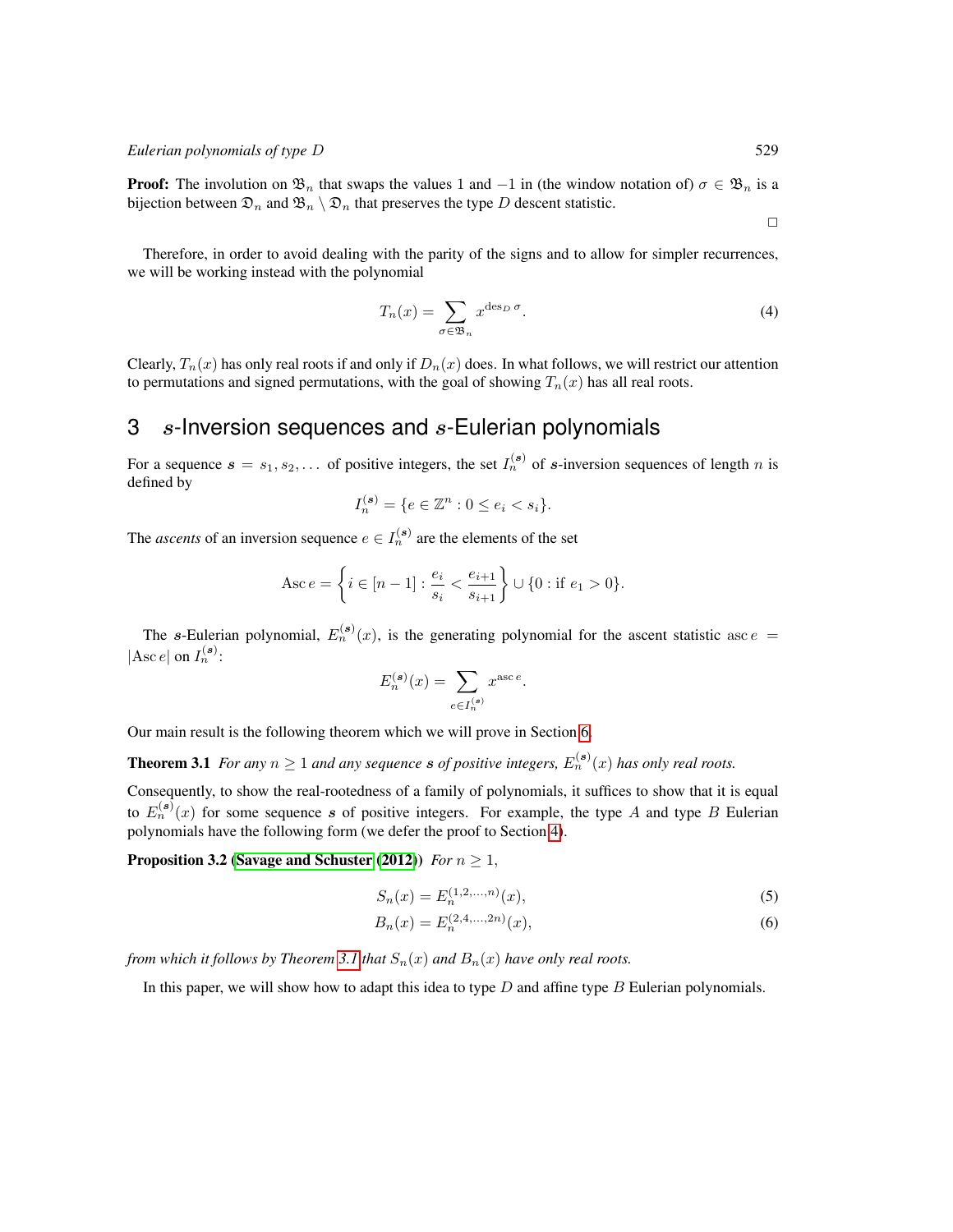### <span id="page-3-0"></span>4 Inversion sequence representation of (signed) permutations

To simplify notation for inversion sequences, let

$$
I_n = I_n^{(1,2,...,n)}
$$
 and  $I_n^B = I_n^{(2,4,...,2n)}$ .

In this section, we will prove bijections that imply not only the inversion sequence representations for  $\mathfrak{S}_n$ [\(5\)](#page-2-2) and  $\mathfrak{B}_n$  [\(6\)](#page-2-3), but also the following, novel, inversion sequence representation for  $\mathfrak{D}_n$ .

**Proposition 4.1** *For*  $n \geq 1$ ,

<span id="page-3-3"></span><span id="page-3-1"></span>
$$
T_n(x) = \sum_{e \in I_n^B} x^{\mathrm{asc}_D e},
$$

where  $\text{asc}_D e = |\text{Asc}_D e|$  is the number of type  $D$  ascents of  $e = (e_1, \ldots, e_n) \in I_n^B$  given by

$$
\text{Asc}_D e = \left\{ i \in [n-1] : \frac{e_i}{i} < \frac{e_{i+1}}{i+1} \right\} \cup \left\{ 0 : \text{if } e_1 + \frac{e_2}{2} \ge \frac{3}{2} \right\}. \tag{7}
$$

#### *4.1 An inversion sequence for permutations*

We will make use of the following bijection between permutations and inversion sequences (see, for example, Lemma 1 in [\(Savage and Schuster, 2012\)](#page-11-4)). We note that several variants of this map are known under different names: inversion table, Lehmer code, etc.

**Lemma 4.2** *The mapping*  $\phi$  :  $\mathfrak{S}_n \to I_n$  *defined by*  $\phi(\pi_1 \pi_2 \cdots \pi_n) = (t_1, t_2, \ldots, t_n)$ *, where*  $t_i = |\{j \in [i-1]: \pi_j > \pi_i\}|$ 

*is a bijection satisfying*

$$
\pi_i > \pi_{i+1} \text{ if and only if } t_i < t_{i+1}, \text{ for } i \in [n-1].
$$

**Proof:** First,  $\pi_i > \pi_{i+1}$  if and only if the set  $\{j \in [i-1] \mid \pi_j > \pi_i\}$  is a proper subset of the set  ${j \in [i] \mid \pi_j > \pi_{i+1}}$ , which happens if and only if  $t_i < t_{i+1}$ .

Clearly,  $\phi(\mathfrak{S}_n) \subseteq I_n$ . In particular,  $t_1 = 0$  and  $t_n = n - \pi_n$ . It is clear that  $\phi$  is a bijection for  $n = 1$ . Let  $(t_1, \ldots, t_n) \in I_n$  for some  $n > 1$  and assume that  $\phi$  is a bijection for smaller dimensions. Let  $\pi_1 \cdots \pi_{n-1} = \phi^{-1}(t_1, \ldots t_{n-1})$ . Then  $\phi^{-1}(t_1, \ldots, t_n) = \pi'_1 \cdots \pi'_n$ , where  $\pi'_n = n - t_n$  and  $\pi'_i =$  $\pi_i + \chi(\pi_i \ge \pi_n)$  for  $i \in [n-1]$ , where  $\chi(P) = 1$  if P is true and 0, otherwise.

We will also use the following basic but useful observation.

**Proposition 4.3** Let a, b, p be nonnegative integers such that  $0 \le a/p < 1$  and  $0 \le b/(p+1) < 1$ . Then

<span id="page-3-2"></span>
$$
\frac{a}{p} < \frac{b}{p+1} \Longleftrightarrow a < b.
$$

**Proof:** If  $a < b$ , then  $a + 1 \le b$ . Thus, since  $a < p$ ,  $(p + 1)a = pa + a < pa + p = p(a + 1) \le pb$ . So,  $(p+1)a < pb$ . Conversely, if  $a \ge b$ , then  $(p+1)a \ge (p+1)b > pb$ , so  $(p+1)a > pb$ .

Remark 4.4 *The proposition does not hold without the hypothesis. For example,* 4 < 5*, but* 4/3 > 5/4*.*

**Proof of** [\(5\)](#page-2-2) in Proposition [3.2:](#page-2-4) Follows from Lemma [4.2](#page-3-1) and Proposition [4.3.](#page-3-2)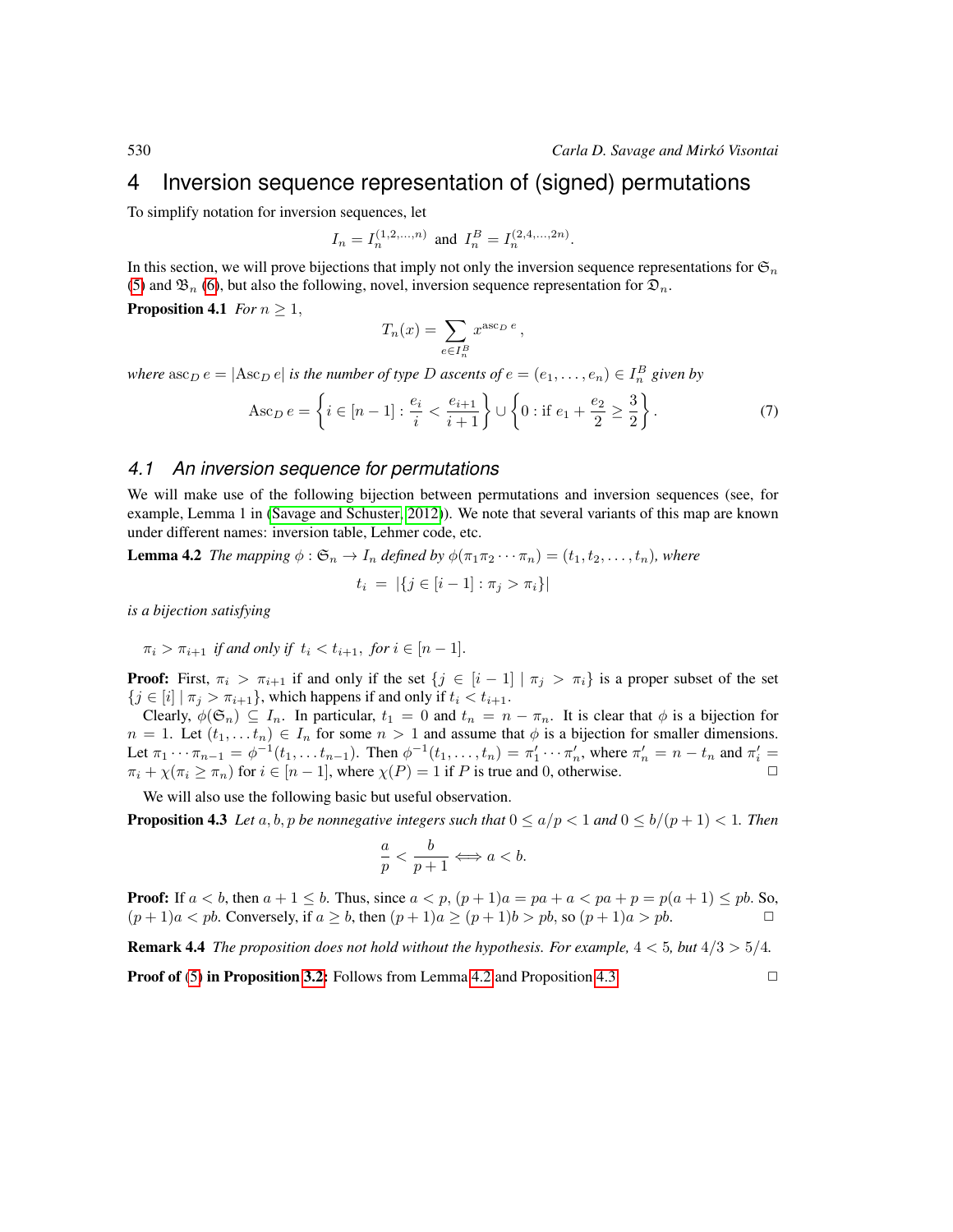#### *4.2 The bijection for signed permutations and its properties*

Clearly, the set of signed permutations,  $\mathfrak{B}_n$ , has the same cardinality as the set of "type B" inversion sequences,  $I_n^B$ . Next, we define a bijection between these sets that maps type B descents in signed permutations to ascents in the inversion sequences. We will prove several other properties of  $\Theta$  as well. Some will be used to establish the real-rootedness of  $T_n(x)$ —and hence  $D_n(x)$ —and others will be needed in Section [8](#page-10-0) for the affine Eulerian polynomials. Throughout this paper we will assume the natural ordering of integers,

$$
-n<\cdots<-1<0<1<\cdots
$$

<span id="page-4-1"></span>**Theorem 4.5** *For*  $\sigma = (\sigma_1, \ldots, \sigma_n) \in \mathfrak{B}_n$ , let  $(t_1, \ldots, t_n) = \phi(|\sigma_1| \cdots |\sigma_n|)$  where  $\phi$  is the map defined in Lemma [4.2](#page-3-1) and  $|\sigma_1|\cdots|\sigma_n|$  denotes the underlying permutation in  $\mathfrak{S}_n.$  Define the map  $\Theta:\mathfrak{B}_n\to I^B_n$ *as follows. Let*

$$
\Theta(\sigma)=(e_1,\ldots,e_n),
$$

*where, for each*  $i \in [n]$ *, e<sub>i</sub>* =  $\int t_i$  *if*  $\sigma_i > 0$ ,  $2i-1-t_i$  *if*  $\sigma_i < 0$ .

*Then*  $\Theta$  *is a bijection satisfying the following*.

- <span id="page-4-2"></span>*1.*  $\sigma_1 < 0$  *if and only if*  $e_1 > 0$ *.*
- <span id="page-4-5"></span>2.  $\sigma_n > 0$  *if and only if*  $e_n < n$ .
- <span id="page-4-4"></span>3.  $\sigma_1 + \sigma_2 < 0$  *if and only if*  $e_1 + \frac{e_2}{2} \ge \frac{3}{2}$ .
- <span id="page-4-3"></span>*4.*  $\sigma_i > \sigma_{i+1}$  *if and only if*  $\frac{e_i}{i} < \frac{e_{i+1}}{i+1}$ *, for*  $i \in [n-1]$ *.*
- <span id="page-4-6"></span>5.  $\sigma_{n-1} + \sigma_n > 0$  *if and only if*  $\frac{e_{n-1}}{n-1} + \frac{e_n}{n} < \frac{2n-1}{n}$ .

**Proof:**  $\Theta$  is a bijection since  $\phi$  is. Note that  $\sigma_i < 0$  if and only if  $e_i \geq i$  which proves 1. and 2.

3. It is not too hard to see that it is sufficient to verify this claim for all  $\sigma \in \mathfrak{B}_2$ . See Table [1.](#page-4-0)

| $\sigma \in \mathfrak{B}_2$ | $e \in I_2^B$ | Asc $_{D}e$ | $asc_D e$      |
|-----------------------------|---------------|-------------|----------------|
| (1,2)                       | (0,0)         | ∤ ∤         | 0              |
| $(-1,2)$                    | (1,0)         | ∤ ∤         | $\theta$       |
| (2,1)                       | (0,1)         | ${1}$       |                |
| $(-2,1)$                    | (1,1)         | $\{0\}$     |                |
| $(2,-1)$                    | (0,2)         | ${1}$       | 1              |
| $(-2,-1)$                   | (1,2)         | $\{0\}$     |                |
| $(1,-2)$                    | (0,3)         | $\{0,1\}$   | 2              |
| $(-1,-2)$                   | (1,3)         | $\{0,1\}$   | $\mathfrak{D}$ |

<span id="page-4-0"></span>**Tab. 1:** An example of the bijection for  $n = 2$ .

4. To prove this claim, we consider four cases, based the signs of  $\sigma_i$  and  $\sigma_{i+1}$ .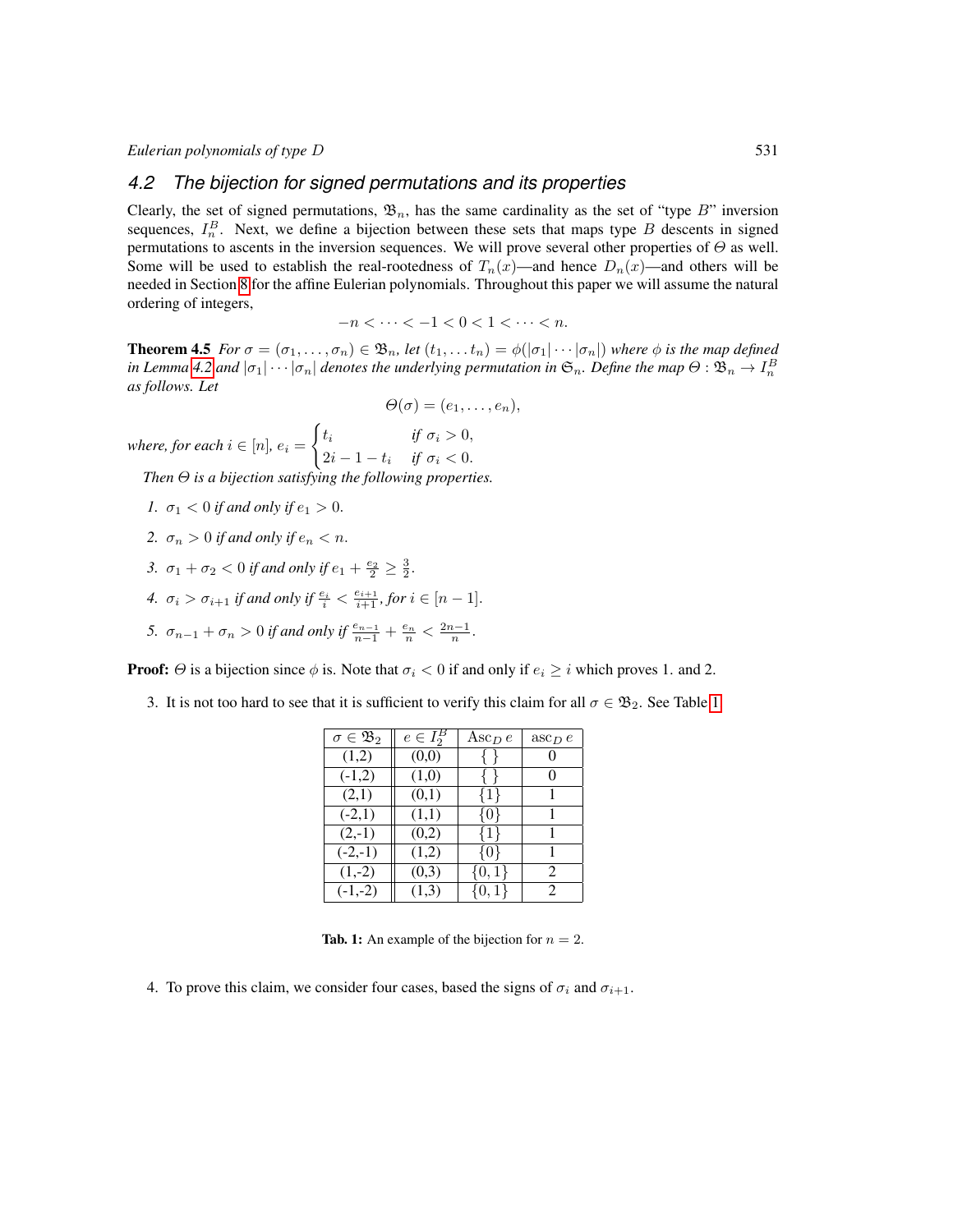- (a) If  $\sigma_i > 0$  and  $\sigma_{i+1} > 0$ . Then  $e_i = t_i < i$  and  $e_{i+1} = t_{i+1} < i+1$ . By Lemma [4.2,](#page-3-1)  $\sigma_i > \sigma_{i+1}$  if and only if  $t_i < t_{i+1}$ , i.e, if and only if  $e_i < e_{i+1}$ . By Proposition [4.3,](#page-3-2) this is equivalent to  $e_i/i < e_{i+1}/(i+1)$ .
- (b) If  $\sigma_i < 0$  and  $\sigma_{i+1} < 0$ . Then  $e_i = 2i 1 t_i$  and  $e_{i+1} = 2(i+1) 1 t_{i+1}$ . Now  $\sigma_i > \sigma_{i+1}$ if and only if  $|\sigma_i| < |\sigma_{i+1}|$ , which, applying Lemma [4.2,](#page-3-1) is equivalent to  $t_i \ge t_{i+1}$ .

If  $t_i \geq t_{i+1}$ ,

$$
\frac{e_i}{i}=2-\frac{t_i+1}{i}\leq 2-\frac{t_{i+1}+1}{i}<2-\frac{t_{i+1}+1}{i+1}=\frac{e_{i+1}}{i+1}.
$$

On the other hand, if  $t_i < t_{i+1}$ , then  $t_i + 1 \le t_{i+1}$  and by Proposition [4.3,](#page-3-2)  $t_{i+1}/i < (t_{i+1} +$  $1)/(i + 1)$ , so

$$
\frac{e_i}{i}=2-\frac{t_i+1}{i}\geq 2-\frac{t_{i+1}}{i}>2-\frac{t_{i+1}+1}{i+1}=\frac{e_{i+1}}{i+1}.
$$

(c) If  $\sigma_i < 0 < \sigma_{i+1}$ . In this case,  $e_i = 2i - 1 - t_i$  and  $e_{i+1} = t_{i+1} \leq i$ . Since  $t_i \leq i - 1$ ,  $e_i \geq 2i - 1 - (i - 1) = i$ . Thus we have

$$
\frac{e_i}{i}\geq 1>\frac{i}{i+1}\geq \frac{e_{i+1}}{i+1}.
$$

(d) If  $\sigma_i > 0 > \sigma_{i+1}$ . In this case,  $e_i = t_i < i$  and  $e_{i+1} = 2(i+1) - 1 - t_{i+1}$ . Since  $t_{i+1} \leq i$ ,  $e_{i+1} \geq 2(i+1) - 1 - (i) = i+1$ . Thus we have

$$
\frac{e_i}{i} < 1 \le \frac{e_{i+1}}{i+1}.
$$

5. The proof of this claim is a tedious case analysis which we defer to the full paper. We make use of the fifth claim only at the end of the paper where we propose an inversion sequence characterization of the type D affine Eulerian polynomials.

 $\Box$ 

**Proof of** [\(6\)](#page-2-3) in Proposition [3.2:](#page-2-4) Follows from Theorem [4.5](#page-4-1) (parts [1](#page-4-2) and [4\)](#page-4-3).  $\Box$ 

Remark 4.6 *The bijection* Θ *is different from the one given in [\(Pensyl and Savage, 2013\)](#page-11-5).*

**Proof of Proposition [4.1:](#page-3-3)** Follows from Theorem [4.5](#page-4-1) (parts [3](#page-4-4) and [4\)](#page-4-3).  $\Box$ 

For example, for  $n = 2$ , from Table [1,](#page-4-0)  $T_2(x) = 2 + 4x + 2x^2 = 2D_2(x)$ , as expected.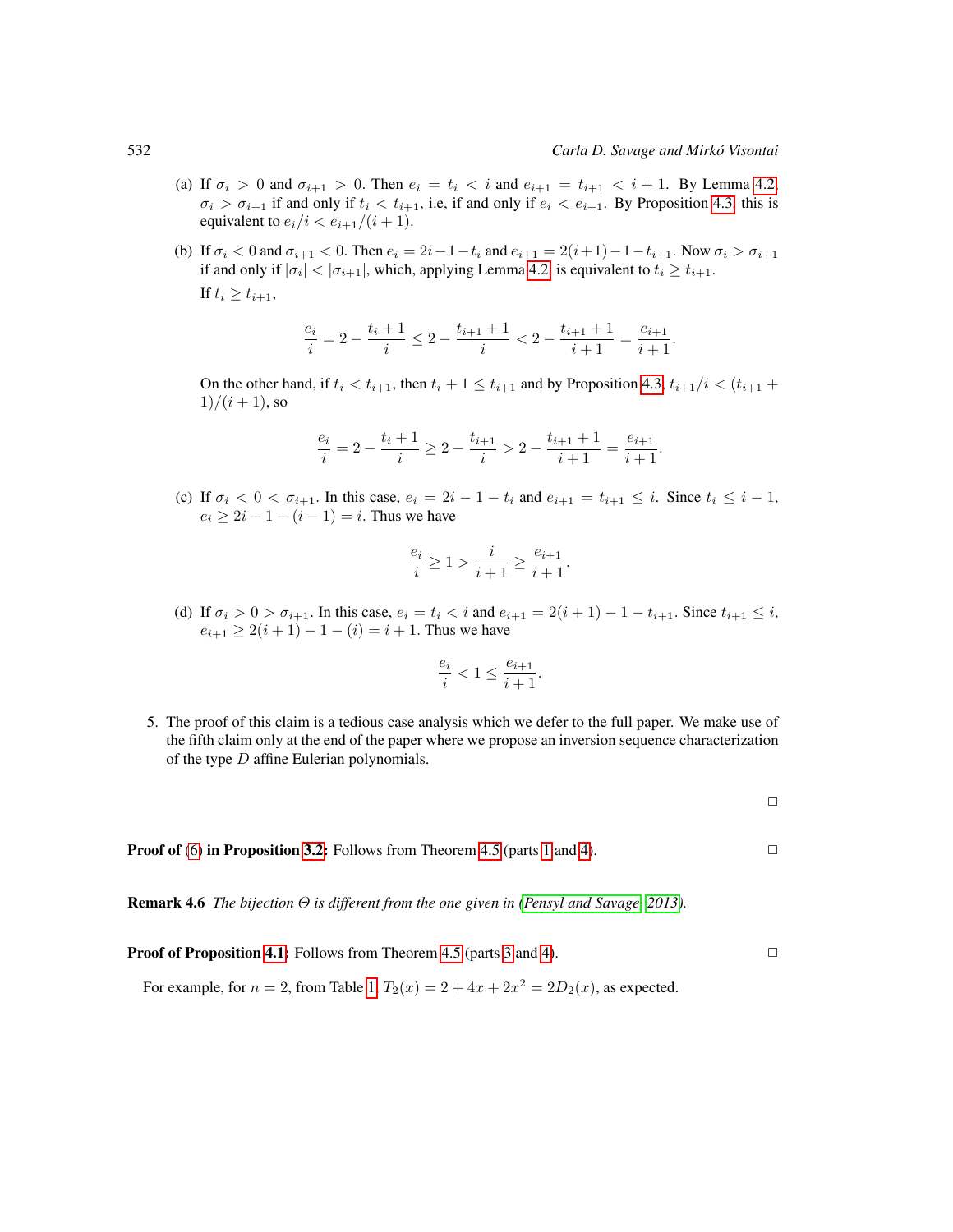### <span id="page-6-0"></span>5 A recurrence for refined Eulerian polynomials

The inversion sequence representation of  $E_n^{(s)}(x)$  and  $T_n(x)$  allows us to refine these polynomials as follows. Let  $\chi(P) = 1$  if P is true and let  $\chi(P) = 0$ , otherwise. Define

$$
E_{n,i}^{(s)}(x) = \sum_{e \in I_n^{(s)}} \chi(e_n = i) \cdot x^{\text{asc }e} \,, \tag{8}
$$

$$
T_{n,i}(x) = \sum_{e \in I_n^B} \chi(e_n = i) \cdot x^{\text{asc}_D e}.
$$
 (9)

Clearly,  $E_n^{(s)}(x) = \sum_{i=0}^{s_i} E_{n,i}^{(s)}(x)$  and  $T_n(x) = \sum_{i=0}^{2n-1} T_{n,i}(x)$ . We have the following recurrences. **Proposition 5.1** *Let*  $s = \{s_i\}_{i=1}^{\infty}$ *. For*  $n \ge 1$  *and*  $0 \le i < s_{n+1}$ *,* 

$$
E_{n+1,i}^{(\mathbf{s})}(x) = \sum_{\ell=0}^{\lceil ni/(n+1)\rceil-1} x E_{n,\ell}^{(\mathbf{s})}(x) + \sum_{\ell=\lceil ni/(n+1)\rceil}^{s_n-1} E_{n,\ell}^{(\mathbf{s})}(x),
$$

with initial conditions  $E_{1,0}^{(s)}(x) = 1$  and  $E_{1,i}^{(s)}(x) = x$  for  $0 < i < s_1$ .

**Proof:** Omitted. <u>□</u>

**Proposition 5.2** *For*  $n \geq 2$  *and*  $0 \leq i < 2(n + 1)$ ,

$$
T_{n+1,i}(x) = \sum_{\ell=0}^{\lceil ni/(n+1)\rceil-1} x T_{n,\ell}(x) + \sum_{\ell=\lceil ni/(n+1)\rceil}^{2n-1} T_{n,\ell}(x),
$$

with initial conditions  $T_{2,0}(x) = 2$ ,  $T_{2,1}(x) = T_{2,2}(x) = 2x$ , and  $T_{2,3}(x) = 2x^2$ .

**Proof:** The initial conditions can be checked from the Table [1.](#page-4-0) For  $n \ge 2$  and  $e = (e_1, \ldots, e_{n+1}) \in I_{n+1}^B$ with  $e_{n+1} = i$ , let  $\ell = e_n$ . Then by the definition of the type D ascent set,  $n + 1 \in \text{Asc}_D e$  if and only if  $\ell/n < i/(n + 1)$  or, equivalently, whenever  $0 \leq \ell \leq \lceil ni/(n + 1) \rceil - 1$ . So,

$$
x^{\text{asc}_D e} = \begin{cases} x^{1+\text{asc}_D(e_1,\dots,e_n)} & \text{if } 0 \le \ell \le \lceil ni/(n+1) \rceil - 1 \\ x^{\text{asc}_D(e_1,\dots,e_n)} & \text{if } \lceil ni/(n+1) \rceil \le \ell < 2n. \end{cases}
$$

In Section [7,](#page-9-0) we will show that  $T_{n,i}(x)$  has real roots for all  $0 \leq i < 2n$  and so also does  $T_n(x)$ .

### <span id="page-6-1"></span>6 Preserving real-rootedness via compatible polynomials

A classical way to show that a recurrence given by a linear combination of two polynomials preserves real-rootedness is to show that the roots of the two polynomials interlace. We say that two real-rooted polynomials  $f(x) = \prod_{i=1}^{\deg f} (x - x_i)$  and  $g(x) = \prod_{j=1}^{\deg g} (x - \xi_j)$  interlace if their roots alternate, formally,

$$
\cdots \leq x_2 \leq \xi_2 \leq x_1 \leq \xi_1.
$$

<span id="page-6-4"></span><span id="page-6-3"></span><span id="page-6-2"></span>

 $\Box$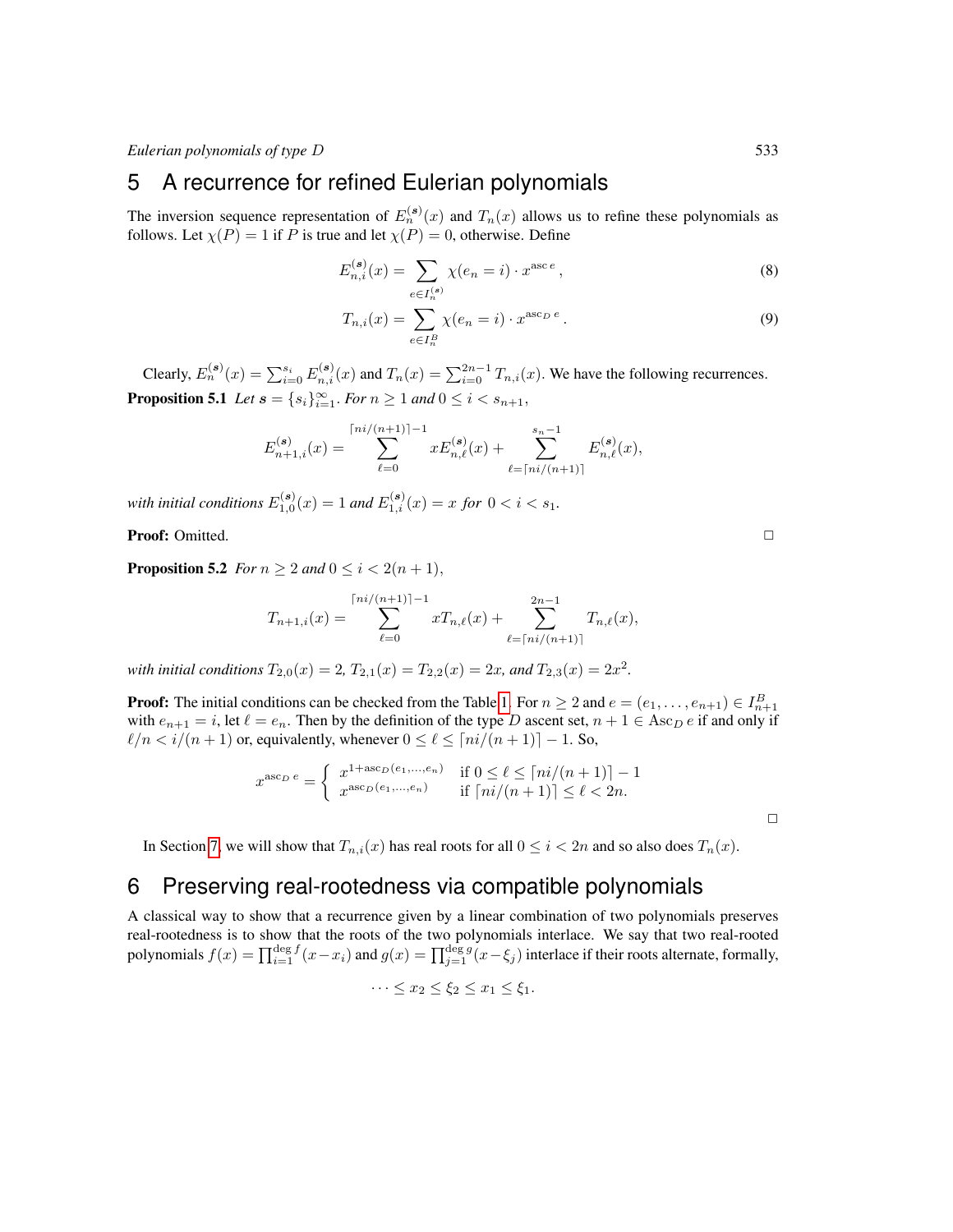Note that this requires the degrees to satisfy the following inequalities: deg  $f \le \deg g \le \deg f + 1$ . In particular, the order of polynomials is important.

Interlacing implies real-rootedness by the following theorem.

**Theorem 6.1 (Satz 5.2 in [Obreschkoff](#page-11-6) [\(1963\)](#page-11-6))** *Let*  $f, g \in \mathbb{R}[x]$ *. Then* f and g interlace if and only if *their arbitrary linear combination,*  $c_1 f(x) + c_2 g(x)$  *for all*  $c_1, c_2 \in \mathbb{R}$  *has only real roots.* 

Unfortunately, the interlacing property cannot be extended to linear combinations of more than two polynomials (as pointed out in [Chudnovsky and Seymour](#page-11-7) [\(2007\)](#page-11-7)). So, instead, we will be working with a weaker property, called compatibility, that can be defined for an arbitrary number of polynomials. In fact, these properties are closely related as we will see in Lemmas [6.2](#page-7-0) and [6.4.](#page-8-0)

Following [Chudnovsky and Seymour](#page-11-7) [\(2007\)](#page-11-7), we call a set of polynomials  $f_1, \ldots, f_m \in \mathbb{R}[x]$  *compatible* if their arbitrary conic combination, i.e.,  $\sum_i c_i f_i(x)$  for  $c_i \ge 0$ , has real roots only. We say that  $f_1, \ldots, f_m$  are *pairwise compatible* if  $f_i$  and  $f_j$  are compatible for all  $1 \leq i < j \leq m$ . Several useful properties of compatible polynomials were summarized in the following lemma.

**Lemma 6.2 (3.6 in [Chudnovsky and Seymour](#page-11-7) [\(2007\)](#page-11-7))** Let  $f_1(x), \ldots, f_k(x)$  be polynomials with posi*tive leading coefficients and all roots real. The following four statements are equivalent:*

- <span id="page-7-0"></span>•  $f_1, \ldots, f_k$  are pairwise compatible,
- *for all* s, t such that  $1 \leq s < t \leq k$ , the polynomials  $f_s$ ,  $f_t$  have a common interlacer,
- $f_1, \ldots, f_k$  have a common interlacer,
- $f_1, \ldots, f_k$  are compatible,

*where* f *and* g *have a common interlacer if there is a polynomial* h *such that* h *and* f *interlace and also* h *and* g *interlace.*

Next we give a transformation that maps a set of compatible polynomials to another set of compatible polynomials under the following conditions.

<span id="page-7-5"></span>**Theorem 6.3** *Given a set of polynomials*  $f_1, \ldots, f_m \in \mathbb{R}[x]$  *with positive leading coefficients that satisfy for all*  $1 \leq i < j \leq m$  *that* 

- <span id="page-7-2"></span>*(a)*  $f_i(x)$  *and*  $f_i(x)$  *are compatible, and*
- <span id="page-7-3"></span>*(b)*  $xf_i(x)$  *and*  $f_i(x)$  *are compatible*

*define another set of polynomials*  $q_1, \ldots, q_{m'} \in \mathbb{R}[x]$  *by the equations* 

$$
g_k(x) = \sum_{\ell=0}^{t_k-1} x f_{\ell}(x) + \sum_{\ell=t_k}^{m} f_{\ell}(x), \text{ for } 1 \le k \le m'
$$

*where*  $0 \le t_0 \le t_1 \le \ldots \le t_{m'} \le m$ . Then, for all  $1 \le i \le j \le m'$  we have that

- <span id="page-7-1"></span>(a')  $g_i(x)$  *and*  $g_j(x)$  *are compatible, and*
- <span id="page-7-4"></span>*(b')*  $xg_i(x)$  *and*  $g_j(x)$  *are compatible.*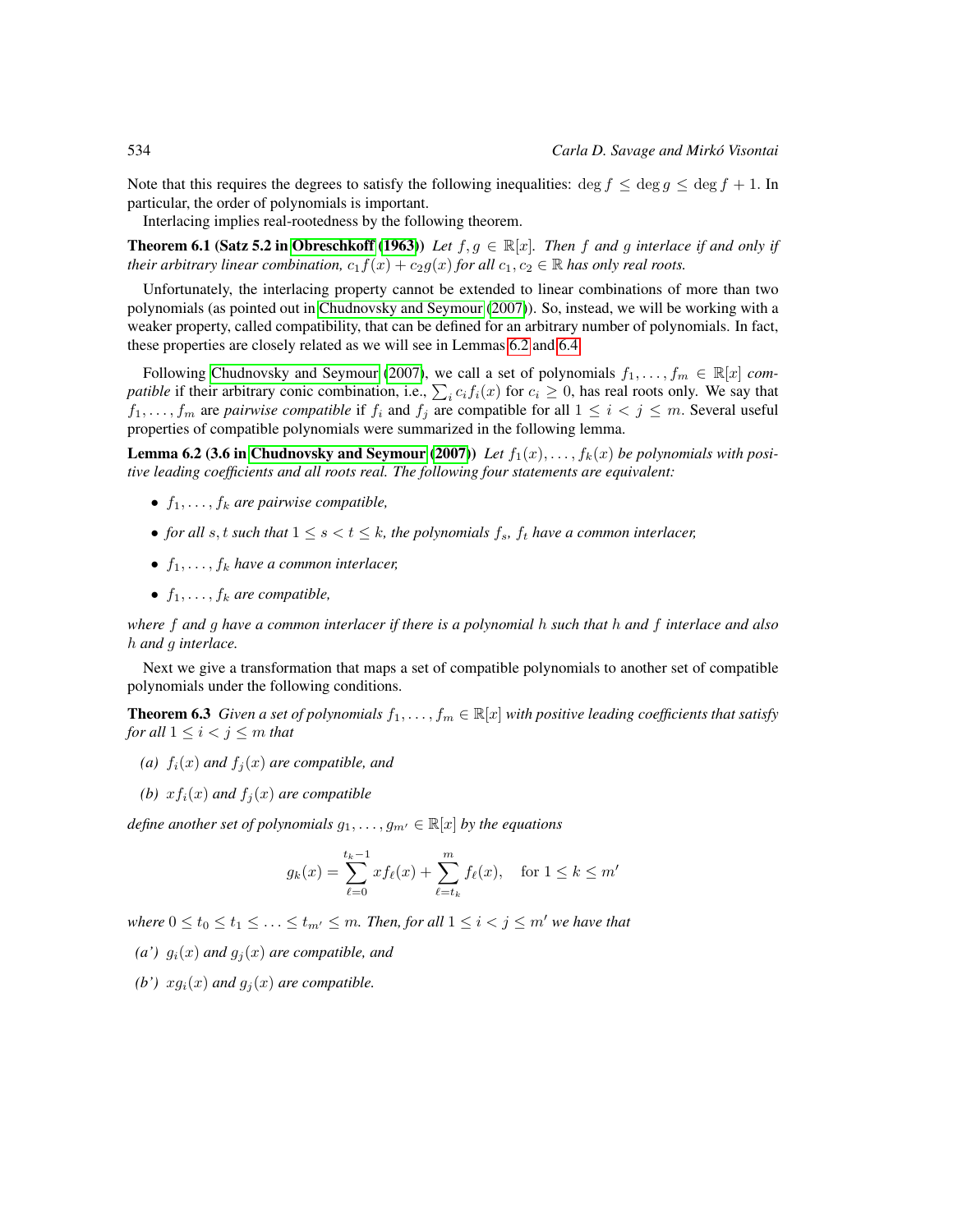#### *Eulerian polynomials of type* D 535

**Proof:** We first show [\(a'\),](#page-7-1) i.e., that the polynomial  $c_i g_i(x) + c_j g_j(x)$  has only real roots for all  $c_i, c_j \ge 0$ . By the definition of  $g_i(x)$ ,  $g_j(x)$  and the assumption that  $t_i \leq t_j$  it is clear that

$$
c_i g_i(x) + c_j g_j(x) = \sum_{\alpha=0}^{t_i-1} (c_i x + c_j x) f_{\alpha}(x) + \sum_{\beta=t_i}^{t_j-1} (c_i + c_j x) f_{\beta}(x) + \sum_{\gamma=t_j}^{m} (c_i + c_j) f_{\gamma}(x),
$$

that is,  $c_i g_i(x) + c_j g_j(x)$  can be written as a conic combination of the following polynomials, which we group into three (possibly empty) sets:

$$
\{xf_{\alpha}(x): 0 \leq \alpha < t_{i}\} \cup \{(c_{i} + c_{j}x)f_{\beta}(x): t_{i} \leq \beta < t_{j}\} \cup \{f_{\gamma}(x): t_{j} \leq \gamma \leq m\}.
$$

Therefore, it suffices to show that these m polynomials are compatible. In fact, by Lemma [6.2,](#page-7-0) it is equivalent to show that they are pairwise compatible. This is what we do next.

First, two polynomials from the same sets are compatible by [\(a\).](#page-7-2) Secondly, a polynomial from the first set is compatible with another from the third set by [\(b\),](#page-7-3) since  $\alpha < \gamma$ . To show compatibility between a polynomial from the first set and one from the second, we need that  $axf_\alpha(x) + b(c_i + c_jx)f_\beta(x)$  has only real roots for all  $a, b, c_i, c_j \ge 0$  and  $\alpha < \beta$ . Note that this expression is a conic combination of  $xf_\alpha(x)$ ,  $xf_\beta(x)$ , and  $f_\beta(x)$ . Since  $\alpha < \beta$ , these three polynomials are again pairwise compatible by [\(a\)](#page-7-2) and [\(b\)](#page-7-3) (and the basic fact the  $f(x)$  and  $xf(x)$  are compatible), and hence compatible, by Lemma [6.2.](#page-7-0) Finally, the compatibility of a polynomial in the second set and one in the third set follows by a similar argument, exploiting the fact that,  $xf_\beta(x)$ ,  $f_\beta(x)$ , and  $f_\gamma(x)$  are pairwise compatible for  $\beta < \gamma$ .

Now we are left to show [\(b'\),](#page-7-4) that  $xg_i(x)$  and  $g_j(x)$  are compatible for all  $i < j$ . Similarly as before,  $c_i x g_i(x) + c_j g_j(x)$  is real-rooted for all  $c_i, c_j \ge 0$  if

$$
\{x(c_ix + c_j)f_{\alpha}(x) : 0 \le \alpha < t_i\} \cup \{(c_i + c_j)xf_{\beta}(x) : t_i \le \beta < t_j\} \cup \{(c_ix + c_j)f_{\gamma}(x) : t_j \le \gamma \le m\}
$$

is a set of compatible polynomials. This follows from analogous reasoning to the above. Two polynomials from the same subsets are compatible by [\(a\).](#page-7-2) Considering one from the first and one from the third:  $xf_\alpha(x)$  and  $f_\gamma(x)$  are compatible by [\(b\).](#page-7-3) Similarly,  $x^2f_\alpha(x)$ ,  $xf_\alpha(x)$ , and  $xf_\beta(x)$  are pairwise compatible which settles the case when we have a polynomial from the first and one from the second subset. Finally,  $xf_\beta(x)$ ,  $xf_\gamma(x)$ , and  $f_\gamma(x)$  are compatible, settling the case of one polynomial from the second subset and one from the third.  $\Box$ 

**Proof of Theorem [3.1:](#page-2-1)** We use induction on n. When  $n = 1$ , for  $0 \le i \le j < s_1$ ,  $(E_{1,i}^{(s)}(x), E_{1,j}^{(s)}(x)) \in$  $\{(1,1), (1,x), (x,x)\}\$  and thus  $(xE_{1,i}^{(s)}(x), E_{1,j}^{(s)}(x)) \in \{(x,1), (x,x), (x^2,x)\}\.$  Clearly, each of the pairs of polynomials  $(1, 1)$ ,  $(1, x)$ ,  $(x, x)$ ,  $(x^2, x)$ , is compatible. From Proposition [5.1](#page-6-2) we see that the polynomials  $E_{n,i}^{(s)}(x)$  satisfy a recurrence of the form required in Theorem [6.3,](#page-7-5) hence, by induction, they are real-rooted for all  $0 \le i < 2n$ . In particular,  $E_n^{(s)}(x)$  has only real roots for  $n \ge 1$  (and arbitrary sequence s).

<span id="page-8-0"></span> $\Box$ 

#### *6.1 Connection to interlacing*

The condition of Theorem [6.3](#page-7-5) can be simplified since our polynomials have positive coefficients.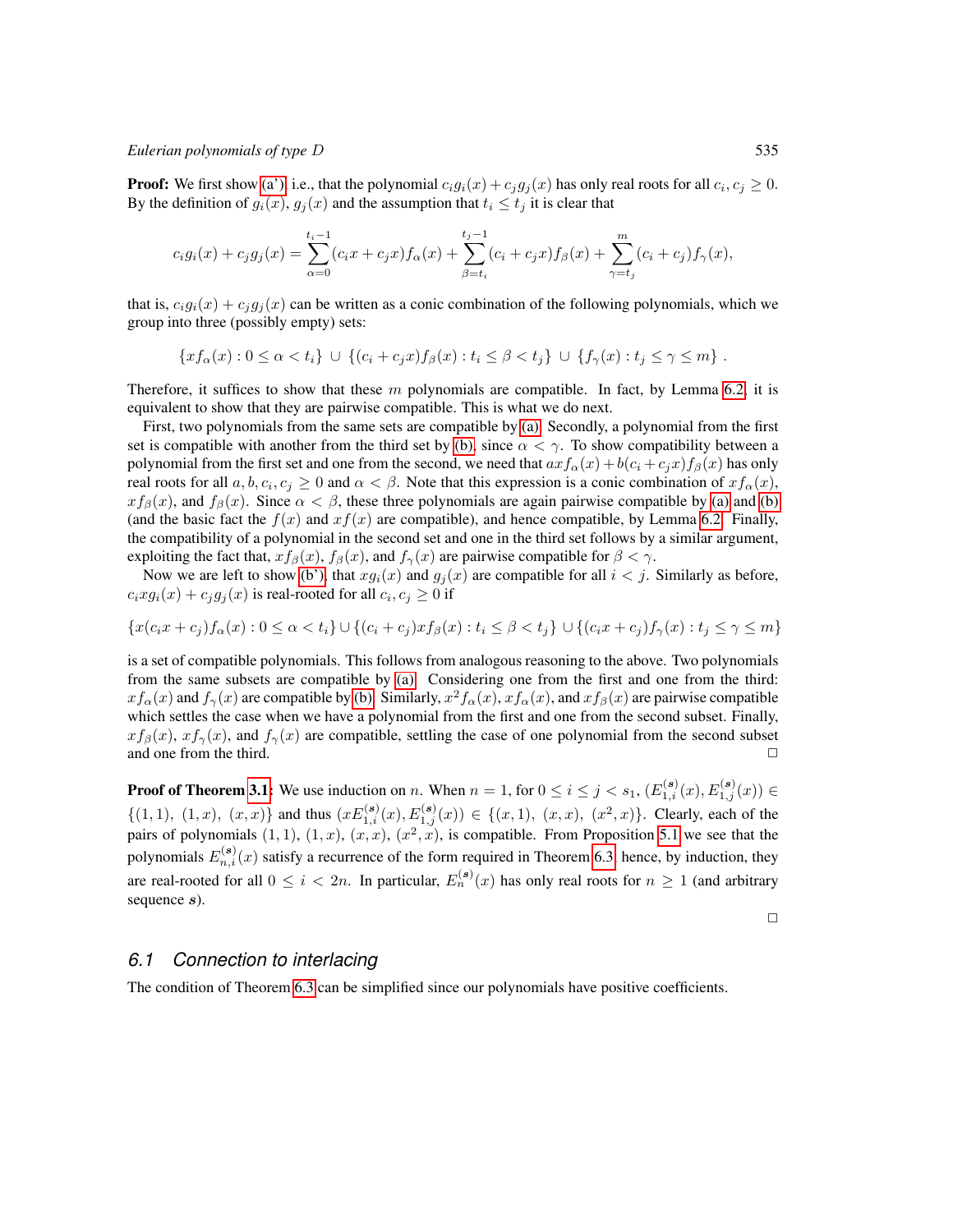**Lemma 6.4** *Let*  $f, g \in \mathbb{R}[x]$  *be polynomials with positive coefficients. Then the following are equivalent:* 

- $f(x)$  *and*  $g(x)$  *are compatible, and*  $xf(x)$  *and*  $g(x)$  *are also compatible.*
- $f(x)$  *and*  $g(x)$  *interlace.*

**Proof:** Let  $n_f(x_0)$  denote the number of roots of the polynomial f in the interval  $[x_0, \infty)$ . There is an equivalent formulation for both compatibility and interlacing in terms of this notion. First,  $f$  and  $g$  are compatible if and only if  $|n_f(x_0) - n_q(x_0)| \leq 1$  for all  $x_0 \in \mathbb{R}$  (see 3.5 in [Chudnovsky and Seymour](#page-11-7) [\(2007\)](#page-11-7)). Secondly, by definition, f and g interlace, if and only if  $0 \leq n_q(x_0) - n_f(x_0) \leq 1$  for all  $x_0 \in \mathbb{R}$ . We also have that  $n_x f(x_0) = n_f(x_0) + \chi(x_0 \le 0)$ . Therefore, the following equivalence settles the lemma (since all roots of f and g are nonpositive, we can assume that  $x_0 \le 0$ ):

<span id="page-9-1"></span>
$$
|n_f(x_0) - n_g(x_0)| \le 1 \text{ and } |n_f(x_0) + 1 - n_g(x_0)| \le 1 \Longleftrightarrow 0 \le n_g(x_0) - n_f(x_0) \le 1.
$$

 $\Box$ 

Remark 6.5 *Lemma [6.4](#page-8-0) appeared (without a proof) as Lemma 3.4 in [Wagner](#page-11-8) [\(2000\)](#page-11-8).*

### <span id="page-9-0"></span>7 The Eulerian polynomials of type  $D$  have only real roots

Now we are in position to prove Conjecture [1.1.](#page-0-0)

**Theorem 7.1** *For*  $n \geq 2$ *, the polynomial*  $T_n(x)$  *has only real roots. In fact, for*  $0 \leq i < 2n$ *,*  $T_{n,i}(x)$  *has only real roots.*

**Proof:** Clearly,  $T_2(x) = 2(x + 1)^2$  has only real roots, but  $T_{2,0}(x) = 2, T_{2,1}(x) = T_{2,2}(x) =$  $2x, T_{2,3}(x) = 2x^2$  fail to be compatible. Using the recurrence given in Proposition [5.2](#page-6-3) we can compute  $T_{n,i}$  for  $n=3$ . It is easy to check that  $T_{3,0} = 2(x+1)^2, T_{3,1}(x) = 2x(x+3), T_{3,2}(x) = T_{3,3}(x) =$  $4x(x + 1), T_{3,4}(x) = 2x(3x + 1), T_{3,5}(x) = 2x(x + 1)$  are compatible polynomials—hence  $T_3(x)$  has only real roots—but  $xT_{3,0}(x)$  and  $T_{3,1}(x)$  do not interlace and thus they don't satisfy the assumption needed for Theorem [6.3.](#page-7-5) However, iterating one more time, we obtain the following polynomials.

|                | $T_{4,0}(x) = 2(x+1)(x^2+10x+1)$  | $\{-9.899, -1, -0.101\}$     |
|----------------|-----------------------------------|------------------------------|
|                | $T_{4,1}(x) = 4x(x+1)(x+5)$       | $\{-5,-1,0\}$                |
| $T_{4,2}(x) =$ | $2x(3x^2+14x+7)$                  | $\{-4.097, -0.569, 0\}$      |
| $T_{4,3}(x) =$ | $2x(5x^2+14x+5)$                  | $\{-2.380, -0.420, 0\}$      |
| $T_{4,4}(x) =$ | $2x(5x^2+14x+5)$                  | $\{-2.380, -0.420, 0\}$      |
| $T_{4,5}(x) =$ | $2x(7x^2+14x+3)$                  | $\{-1.756, -0.244, 0\}$      |
| $T_{4.6}(x) =$ | $4x(x+1)(5x+1)$                   | $\{-1, -0.2, 0\}$            |
|                | $T_{4,7}(x) = 2x(x+1)(x^2+10x+1)$ | $\{-9.899, -1, -0.101, 0\}.$ |

One can check the roots explicitly (approximate values are given above for the reader's convenience) to see that  $T_{4,i}(x)$  and  $T_{4,i+1}(x)$  interlace for all  $0 \le i \le 6$ . By Lemma [6.4,](#page-8-0) this means that the polynomials  $T_{4,0}(x),\ldots,T_{4,7}(x)$  are compatible and also that  $xT_{4,i}(x)$  and  $T_{4,j}(x)$  are compatible for  $0 \le i < j \le 7$ . Therefore, by induction on n, and successive applications of Theorem [6.3](#page-7-5) we get that for all  $n \geq 4$ ,  ${T_{n,i}(x)}$ <sub>0≤i≤2n−1</sub> is a set of pairwise interlacing polynomials. In particular, this implies that they are compatible, hence  $T_n(x)$  has only real roots for all  $n \geq 4$  as well.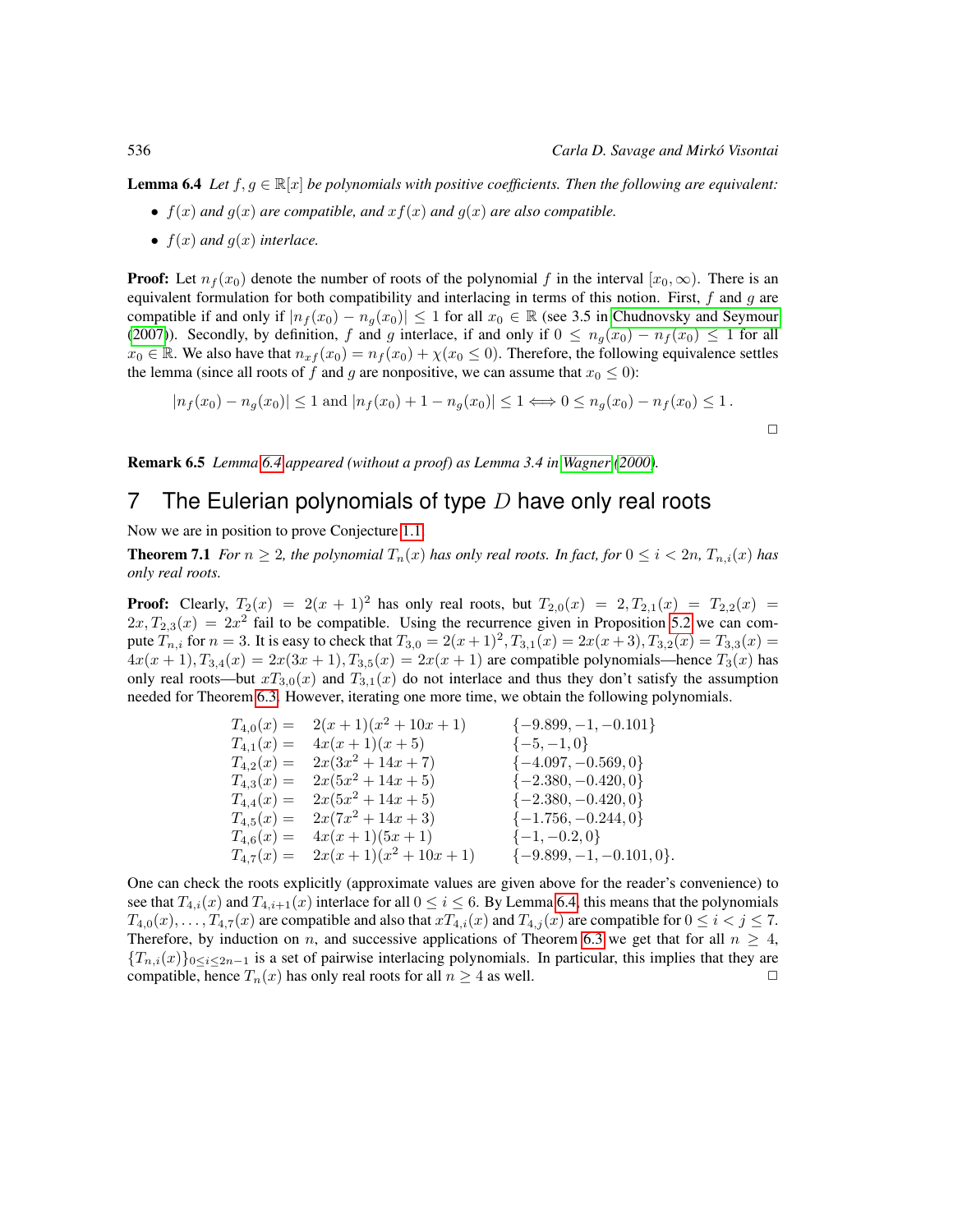## <span id="page-10-0"></span>8 Further implications: real-rooted affine Eulerian polynomials

[Dilks, Petersen, and Stembridge](#page-11-2) [\(2009\)](#page-11-2) recently defined Eulerian-like polynomials associated to irreducible affine Weyl groups and proposed two companion conjectures to Brenti's conjecture. In this section, we prove one of them. The affine Eulerian polynomial of type  $B$  is defined in [\(Dilks et al., 2009,](#page-11-2) Section 5.3) as the generating function of the "affine descents" over the corresponding finite Weyl group,  $\mathfrak{B}_n$ ,

$$
\widetilde{B}_n(x) = \sum_{\sigma \in \mathfrak{B}_n} x^{\widetilde{\text{des}}_B \sigma},
$$

where for a signed permutation  $\sigma = (\sigma_1, \ldots, \sigma_n) \in \mathfrak{B}_n$  the affine descent statistic is computed as

$$
\deg_B \sigma = \chi(\sigma_1 < 0) + |\{i \in [n-1] : \sigma_i > \sigma_{i+1}\}| + \chi(\sigma_{n-1} + \sigma_n > 0).
$$

We now prove Conjecture [1.2.](#page-1-2) Notice the affine Eulerian polynomial of type  $B$  is intimately related to the type D Eulerian polynomial in the following way.

**Theorem 8.1** *For*  $n \geq 2$ *,* 

$$
B_n(x) = T_{n+1,n+1}(x) ,
$$

*where*  $T_{n,i}(x)$  *is the refined Eulerian polynomial of type D defined in [\(9\)](#page-6-4).* 

**Proof:** It is easy to see, under the involution  $(\sigma_1, \ldots, \sigma_n) \mapsto (-\sigma_n, \ldots, -\sigma_1)$ , that  $\widetilde{\text{des}}_B$  has the same distribution over  $\mathfrak{B}_n$  as the statistic

$$
stat_B \sigma = \chi(\sigma_n > 0) + |\{i \in [n-1] : \sigma_i > \sigma_{i+1}\}| + \chi(\sigma_2 + \sigma_1 < 0).
$$

From Theorem [4.5](#page-4-1) part [3](#page-4-4) it follows that  $\sigma_2 + \sigma_1 < 0$  is equivalent to  $e_1 + e_2/2 > 3/2$  and from part [2](#page-4-5) we have that  $\sigma_n > 0$  if and only if  $e_n < n$ . Note that  $e_n < n$  is equivalent to  $e_n/n < 1 = (n+1)/(n+1)$ . So,  $B_n(x) = T_{n+1,n+1}(x)$ .

**Corollary 8.2** *For*  $n \geq 2$ ,  $\widetilde{B}_n(x)$  *has only real roots.* 

**Proof:** Follows from the fact that  $T_{n,i}(x)$  have only real roots (see Theorem [7.1\)](#page-9-1).

We should mention that there is an analogous conjecture for type  $D$  which remains unsolved.

#### Conjecture 8.3 [\(Dilks et al.](#page-11-2) [\(2009\)](#page-11-2)) *Let*

$$
\widetilde{\operatorname{des}}_D \sigma = \chi(\sigma_1 + \sigma_2 < 0) + |\{i \in [n-1] : \sigma_i > \sigma_{i+1}\}| + \chi(\sigma_{n-1} + \sigma_n > 0).
$$

*Then the affine Eulerian polynomial of type* D

$$
\sum_{\sigma \in \mathfrak{D}_n} x^{\widetilde{\text{des}}_D}
$$

*has only real roots.*

By Theorem [4.5](#page-4-1) (parts [2,](#page-4-5) [4](#page-4-3) and [5\)](#page-4-6) we can at least express the type  $D$  affine Eulerian polynomial in terms of ascent statistics on inversion sequences.